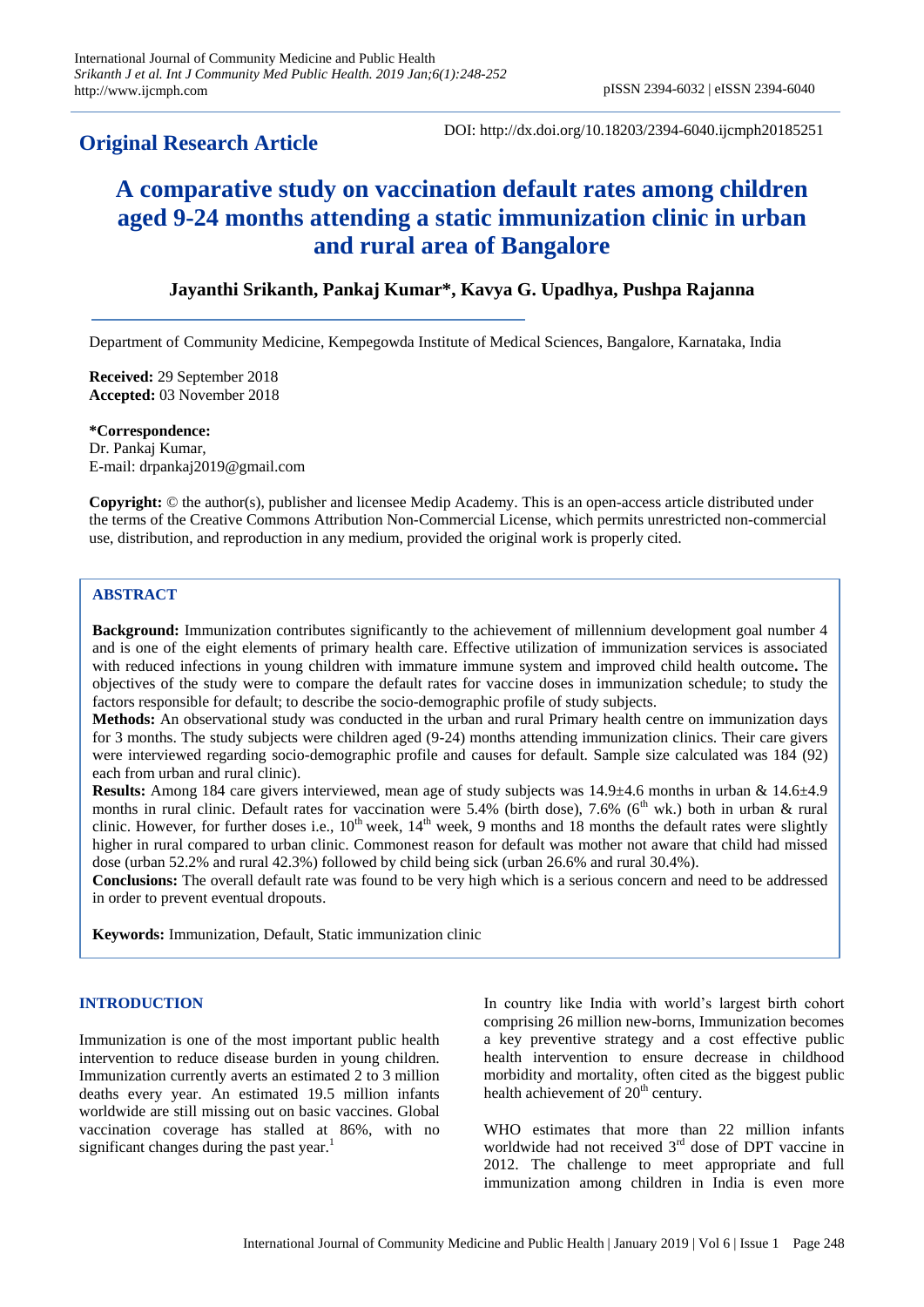daunting as our country adds a pool of around 12.5 million partially immunized children each year.<sup>2</sup>

Despite immunization service being provided free of cost at all government health centres and through outreach sessions, still only 62% of children aged between 12-23 months are fully immunized in India, while for Karnataka it is 62.6% as per NFHS 4 data. In year 2014 about 20.6 million infants did not receive Measles vaccine through routine immunization and 18.7 million did not complete 3 doses of DPT vaccine. Children are considered fully immunized if they have received one dose of BCG, 3 doses of DPT and Polio vaccine each and one dose of measles vaccine.<sup>3</sup>

In December 2014 Government of India launched the Mission Indradhanush to ensure all children under 2 years and pregnant women are fully immunized with available vaccines. It has contributed significantly in improving the annual increase in Immunization coverage by 1%.<sup>4</sup> Another initiative by Government of India (GOI) was launching of MR-Campaign (Measles-Rubella campaign) in February 2017 with a goal to eliminate measles and control to address problem of Congenital Rubella Syndrome (CRS) which causes birth defects like irreversible deafness and blindness in around 40 thousand children per year globally. 5

The term "defaulter" refers to individuals who miss scheduled vaccinations for any reason, including health facility problems, such as cancelled sessions or vaccine stock outs. Defaulters need to be followed up and mobilized to attend the earliest available session, since the goal is to complete any missed vaccinations. 6

There is increased risk of outbreak of vaccine preventable diseases in developing country like India due to various factors like urbanization, migration, increased slums, high density of population and poor immunization coverage. Despite increased accessibility to health care services in both urban and rural India utilization rates for these services remain quite low, hence the various predictive factors causing underutilization and increased default rates in immunization need to be addressed.

#### *Objectives*

The defaults in immunization need to be addressed on an urgent basis to prevent their eventual dropout from vaccination schedule, hence in this context, the current study was undertaken to:

- Compare the default rates for individual vaccines in immunization clinics of urban and rural Bangalore.
- To study the factors responsible for defaulting.
- To describe the socio-demographic profile of study subjects.

# **METHODS**

#### *Study settings*

An observational study was conducted in urban family welfare centre (UFWC) Banashankari and Primary health centre (PHC) Kengeri Bangalore on every Thursdays in immunization clinics for 3 months from July to September  $10^{th}$  2017.

#### *Study subjects*

Study subjects were children aged 9-24 months attending immunization clinic with care giver willing to participate in the study.

# *Study design*

This was a descriptive observational study conducted for a period of 3 months from June to July 2017

# *Sample size*

Considering percentage of children aged 12-23 months fully immunized as  $61\%$  from NFHS 4 data (2015-16)<sup>7</sup>. Sample size was calculated to be (184), 92 each from UFWC- Urban and PHC-Rural taking 10% precision and using formula 4*pq*/*d* 2 .

 $p=0.61$ ,  $q=0.39$ , d=allowable error, should be within 10 per cent of true value =0.1,  $\alpha$ =0.1.

 $n=1.96x$   $1.96 \times 0.61 \times 0.39/0.01 = 91.35 = 92$ 

# *Data collection procedure*

A pilot study was carried out in Yarab Nagar- Urban Primary health centre (UPHC) to pre-test the questionnaire. This allowed us to fine tune the research tools as per requirement, following which the study was started in both urban and rural immunization clinic.

Detailed information regarding the dates of various vaccine received was noted from the vaccination card carried by care givers. Mothers / care givers of the all children aged 9-24 months attending the immunization clinic were interviewed using a predesigned structured proforma regarding the socio-demographic profile and regarding causes of default in attending immunization session if vaccination was delayed. The questionnaire contained causes for delay in immunizations or defaults if present as per Mission Indradhanush operational guidelines 2015. The interview regarding sociodemographic profile included age of care giver, educational status, type of family, socioeconomic status and place of delivery of child.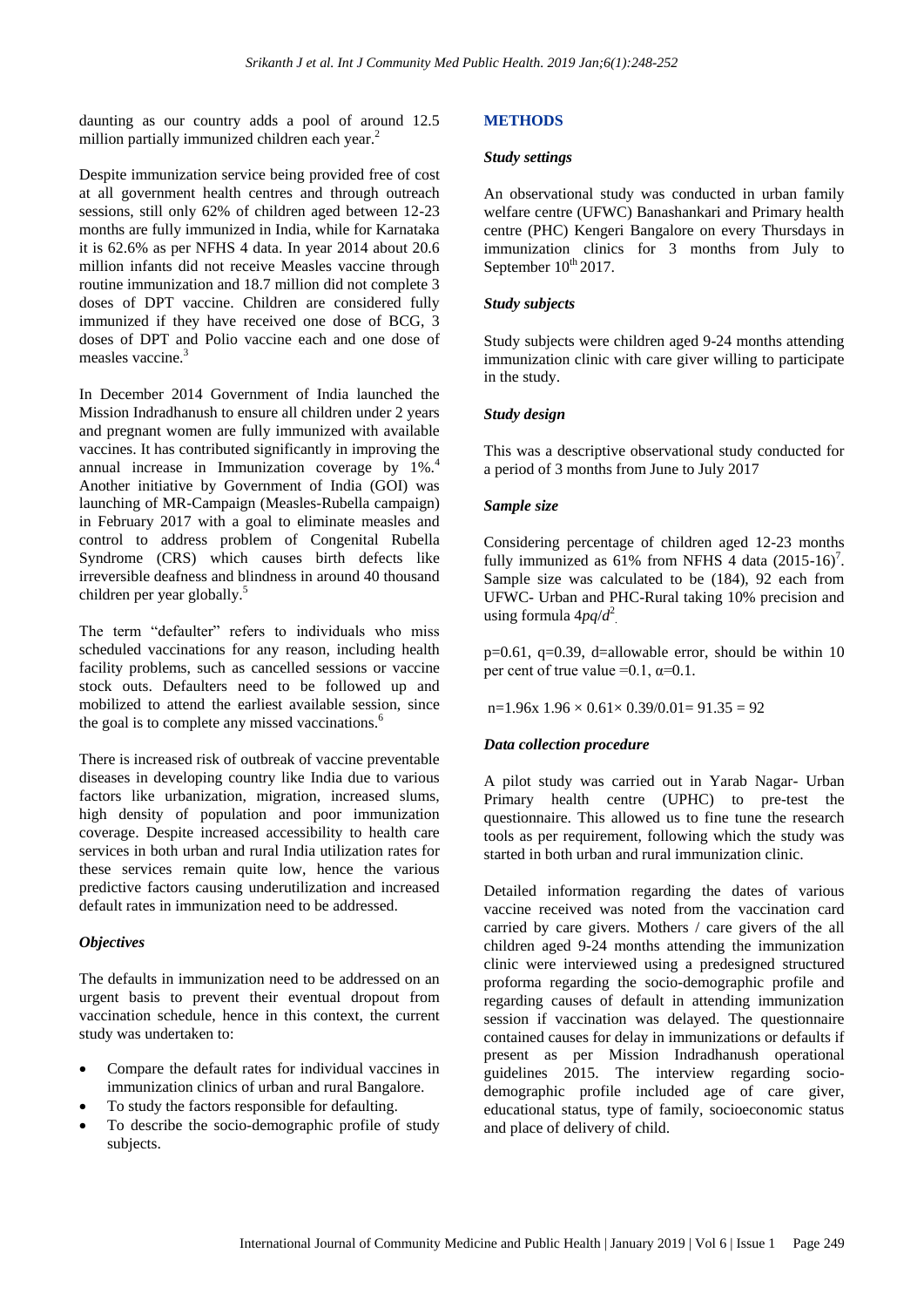#### *Statistical methods*

Data obtained were analysed statistically using MS-Excel 2016. 2 sample T-test was also used. Data were presented as tables, bar diagram and pie charts.

#### *Ethical consideration*

Ethical clearance was obtained from Institutional ethics committee of KIMS Bangalore.

#### **RESULTS**

A total of 184 care givers were interviewed 92 each in urban and rural immunization clinic. Among the 92 care givers in urban 70 were mothers, 21 were fathers and 1 was grandmother. While in rural 76 were mothers and 16 were fathers as care givers. Mean age of the eligible care givers interviewed were 28±5 years in in both urban and rural area. Mean age of the study subjects was found to be  $14.9\pm4.6$  and  $14.6\pm4.9$  months in urban and rural immunization clinic.

#### *Socio-demographic profile of caregivers*

The table below shows that most of the caregivers were mothers belonging to nuclear family and were graduates. In urban area majority of them belonged to upper middle class while in rural area they belonged to upper class as per Modified BG Prasad classification.

# **Table 1: Socio-demographic characteristics of caregivers (respondents)**

| <b>Characteristics</b>                     | <b>Rural</b><br>$n=92$ | <b>Urban</b><br>$n=92$ |  |  |
|--------------------------------------------|------------------------|------------------------|--|--|
| Caregiver                                  | No(%)                  | No(%)                  |  |  |
| Mother                                     | 70 (76)                | 74 (80)                |  |  |
| Father                                     | 21(23)                 | 17(19)                 |  |  |
| Other                                      | 01(1)                  | 01(1)                  |  |  |
| <b>Type of family</b>                      |                        |                        |  |  |
| Nuclear                                    | 63 (69)                | 58 (63)                |  |  |
| Joint                                      | 27 (29)                | 27(29)                 |  |  |
| Three generation                           | 02(02)                 | 07(8)                  |  |  |
| <b>Education</b>                           |                        |                        |  |  |
| <b>Illiterate</b>                          | 2(2)                   | 04(4)                  |  |  |
| Primary                                    | 12(13)                 | 0(0)                   |  |  |
| Middle                                     | 08(9)                  | 12(13)                 |  |  |
| High                                       | 24 (26)                | 24(26)                 |  |  |
| Pre-university                             | 12(13)                 | 21(23)                 |  |  |
| Graduate                                   | 33(36)                 | 30(33)                 |  |  |
| Post graduate                              | 01(1)                  | 01(1)                  |  |  |
| Socio-economic status (Modified BG Prasad) |                        |                        |  |  |
| <b>Upper class</b>                         | 21 (23)                | 27(30)                 |  |  |
| Upper middle class                         | 29 (32)                | 27(29)                 |  |  |
| Middle class                               | 28 (30)                | 17(18)                 |  |  |
| Lower middle class                         | 13(14)                 | 20(22)                 |  |  |
| Lower class                                | 01(1)                  | 01(1)                  |  |  |

#### *Socio-demographic profile of study subjects*

The table below shows that majority of them were male children aged more than one year in both urban and rural area. Most deliveries were conducted in government institutions in rural, while in urban it was almost equal in both government and private hospitals.

#### **Table 2: Socio-demographic characteristics of study subjects (children 9-24 months).**

| <b>Characteristics</b>   | <b>Urban</b><br>$n=92$ | <b>Rural</b><br>$n=92$ |
|--------------------------|------------------------|------------------------|
| Age in months            | $N(\%)$                | $N(\%)$                |
| $9-12$                   | 40 (43.4)              | 43 (46.7)              |
| $13 - 24$                | 52(56.6)               | 49 (53.3)              |
| Gender                   |                        |                        |
| Male                     | 52 (56.6)              | 58 (63)                |
| Female                   | 40 (43.4)              | 34(37)                 |
| <b>Place of delivery</b> |                        |                        |
| Government institution   | 48 (52.1)              | 54 (58.6)              |
| Private institution      | 43 (46.7)              | 37(40.2)               |
| Home                     | 01(1.2)                | 01(1.2)                |

#### *Default rates for vaccines*

In the table below default rates were highest for  $6<sup>th</sup>,10<sup>th</sup>$ and  $14<sup>th</sup>$  week in urban, while in rural it was for  $10<sup>th</sup>$  and  $14^{\text{th}}$  week.

#### **Table 3: Default rates for individual vaccines.**

|                             | <b>Default rates</b> |              |
|-----------------------------|----------------------|--------------|
| <b>Time of immunization</b> | <b>Urban</b>         | <b>Rural</b> |
| <b>Birth</b>                | 5.4                  | 5.4          |
| 6 weeks                     | 7.6                  | 7.6          |
| 10 weeks                    | 21.7                 | 26           |
| 14 weeks                    | 51                   | 52.1         |
| 9 months                    | 34.7                 | 41.3         |
| 18 months                   | 25                   | 26           |

Multiple response for each time of immunization.



**Figure 1: Comparison of immunization default rates between rural and urban.**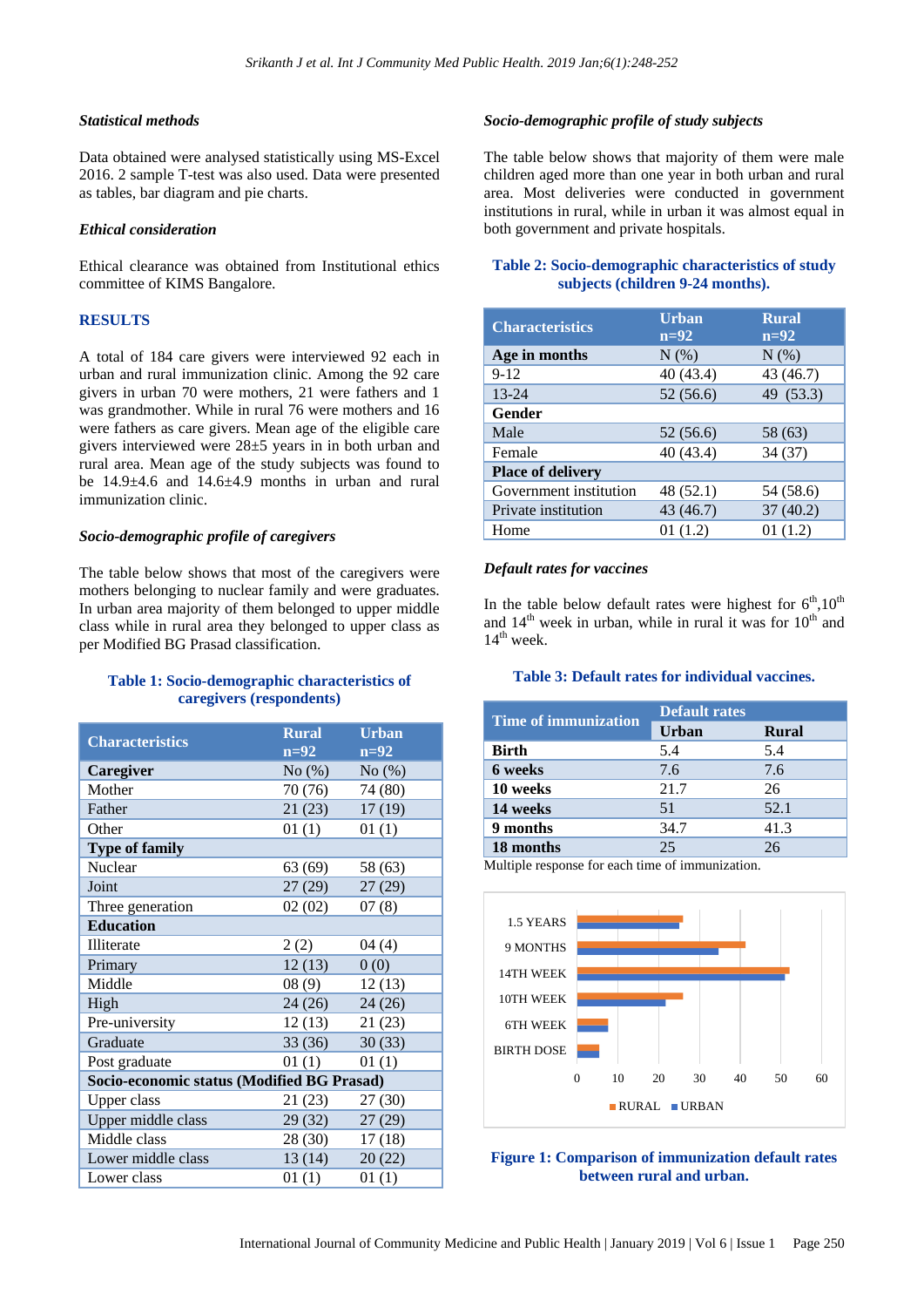#### *Comparison of immunization defaults*

Default rates were similar for birth and 6th week dose however for further doses it was found to be more in rural area compared to urban. When Unpaired T-test was applied between default rates of urban and rural, it revealed no statistical significant difference between them with t-value of -0.21173 and p value of 0.418287.

#### *Factors causing defaults*

The table below shows that commonest cause of default was mother not being aware of missed dose followed by child being sick, both in urban and rural.

#### **Table 4: The common factors responsible for defaulting include.**

| <b>Factors for default</b>                                      | <b>Urban</b><br>$($ %) | <b>Rural</b><br>$(\%)$ |
|-----------------------------------------------------------------|------------------------|------------------------|
| Not aware of need for<br>immunization                           | 1.1                    |                        |
| Mother not aware that<br>child has missed any<br>vaccine dose   | 52.2                   | 42.3                   |
| <b>Fear of AEFI</b>                                             | 4.4                    | 5.4                    |
| Child was sick                                                  | 26.6                   | 30.4                   |
| Not convenient due to<br>session time/location/<br>waiting time | 2.2                    | 1.08                   |
| Early closure of<br>vaccination session                         | 2.2                    | 1.08                   |
| Not availability of vaccine                                     |                        | 6.5                    |
| <b>Family resistant</b>                                         | 1.1                    | 5.4                    |
| <b>ANM</b> informed but parents<br>didn't agree                 |                        |                        |
| Child has travelled outside                                     | 10                     | 7.6                    |
| Total                                                           | 100                    | 100                    |





**Figure 2: Common reasons for default in vaccination of an urban and rural immunization clinic.**

The pie chart above shows the distribution of important factors responsible for default among caregivers of urban and rural clinics.

## **DISCUSSION**

The present study was conducted among child aged 9-24 months and their caregivers attending immunization clinic in rural and urban Bangalore city. Default rates in urban and rural immunization clinics and the factors responsible for these defaults were analysed.

The outcome of the study provided insight into the high default rates in immunization at both urban and rural clinic. These defaults would eventually lead to dropout if the trend is not checked urgently. In contrast to various studies showing urban-rural and gender differences as major predictors of delays in immunization this was not reflected in the current study.<sup>8,9</sup>

In the current study, the commonest reason cited by caregiver for defaulting was unawareness about missed dose of vaccine, unlike the study done at Goa on vaccination delays among under five it was unawareness which was responsible for 5% of defaults. The factors that were significantly associated with delays in vaccination in that study were age of care giver, working status and socioeconomic status. $10 \text{ In most cases the}$ health worker had told the caregiver about the date for next visit for immunization. However, the same was not documented on the immunization card leading to forgetfulness among caregivers and eventual delays.

In a study by Onyiriuka in Nigeria concluded that the commonest cause for defaults was sick child followed by care giver travelling outstation.<sup>11</sup>

In the current study default rate was seen maximum for the 9<sup>th</sup> month dose similar to the study done in Goa and Nigeria.<sup>10-11</sup>

Although the study showed good literacy rate among the caregivers of children in both urban and rural area it did not reflect on their health seeking behaviour accounting for high default rates in immunization.

*Potential limitations of study:* Few limitations that need to be acknowledged.

- In absence of any standard guideline regarding the duration of delay accounting to default, a grace period of 20 days is given for each vaccination dose from the scheduled date. A delay beyond this period of 20 days was considered as default.
- Other potential factors influencing utilization of immunization services like birth spacing and parity of the mother was not undertaken